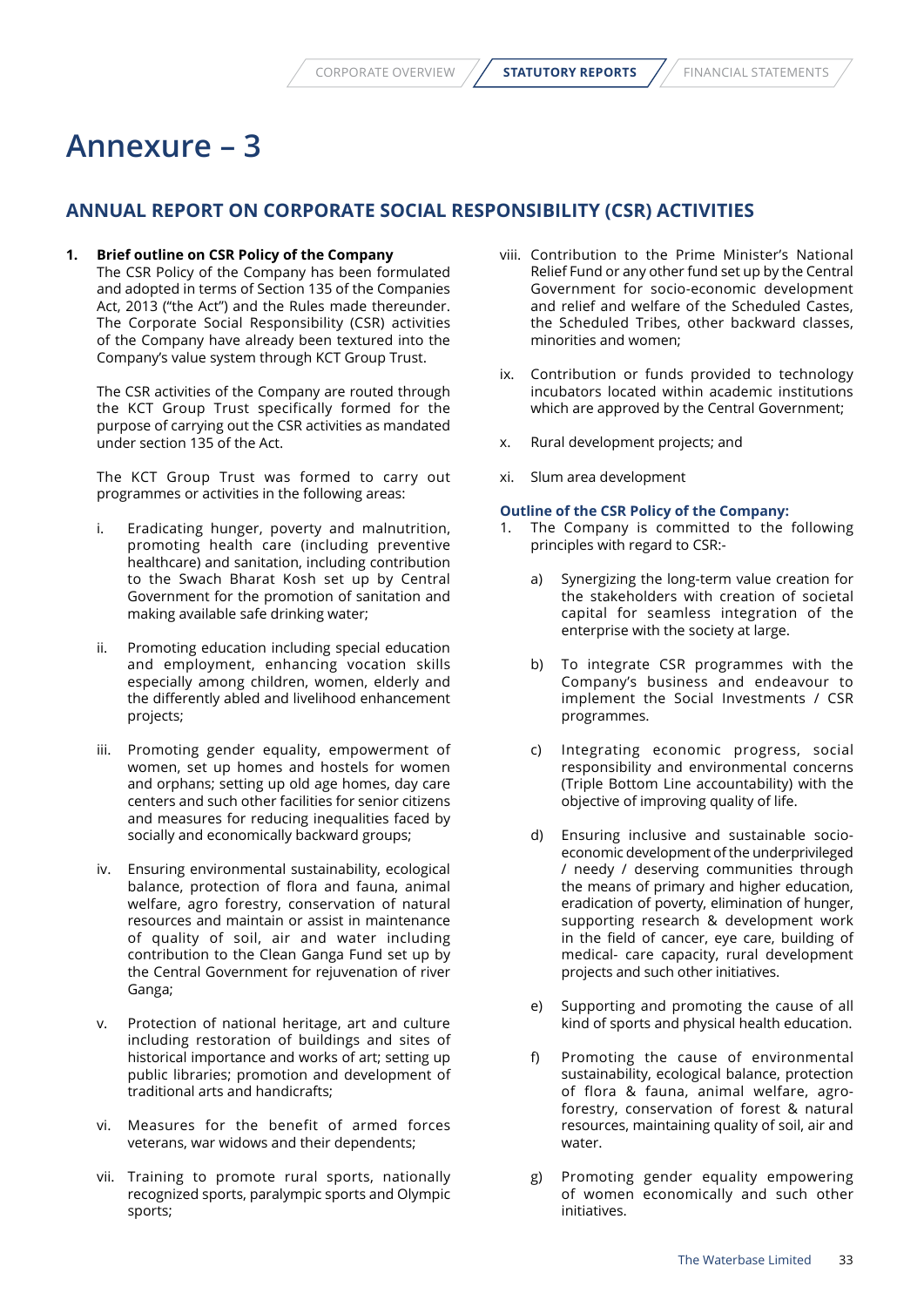

- h) Encouraging the development of human capital through skills development, vocational training etc. and contributing to the happiness index of the community by promoting livelihood enhancement projects.
- i) Contribution for the promotion and accomplishment of the afore stated causes through collaborative partnership with the Government, the District Authorities, the village panchayats, NGOs etc. including contributions to Prime Minister Relief Fund or any other fund setup by the Central Government for socio- economic development and relief and welfare of the Scheduled Castes, Scheduled Tribes, other backward classes, minorities and women.
- 2. Focus areas of the Policy:

 The Company plans to focus on the following areas that aim to contribute value to the society:

- Education
- Health care and Family Welfare
- Sports & Culture
- Social Causes
- Infrastructure development
- Sustainable livelihood
- Environment
- Women Empowerment

**Partners:** Trust, NGO, Govt. Agencies, Employees

**Number of meetings** 

| No | Name of Director              | <b>Designation/ Nature</b><br>of Directorship | Number of meetings<br>of CSR committee<br>held during the year | Number of meetings<br>of CSR committee<br>attended during the<br>year |
|----|-------------------------------|-----------------------------------------------|----------------------------------------------------------------|-----------------------------------------------------------------------|
|    | Mr. Vikramaditya Mohan Thapar | Chairman /<br>Non - Executive Director        |                                                                |                                                                       |
|    | Mr. Ranjit Mehta              | Member / Independent<br>Director              |                                                                |                                                                       |
|    | Ms. Shashikala Venkatraman    | Member / Independent<br>Director              |                                                                |                                                                       |

**3. Provide the web-link where Composition of CSR committee, CSR Policy and CSR projects approved by the board are disclosed on the website of the Company**

**2. Composition of the CSR committee:**

[http://www.waterbaseindia.com/investor\\_relations.](http://www.waterbaseindia.com/investor_relations.php) [php](http://www.waterbaseindia.com/investor_relations.php)

**4. Provide the details of Impact assessment of CSR projects carried out in pursuance of sub-rule (3) of rule 8 of the Companies (Corporate Social Responsibility Policy) Rules, 2014, if applicable (attach the report).**

Not Applicable.

**5. Details of the amount available for set off in pursuance of sub-rule (3) of rule 7 of the Companies (Corporate Social responsibility Policy) Rules, 2014 and amount required for set off for the financial year, if any.**

Not Applicable

**6. Average net profit of the Company for last three financial years for the purpose of computation of CSR:** 

₹ 4,566.89 Lakhs (as per Section 198 of the Act).

**7. (a) Prescribed CSR Expenditure (two per cent of the amount as in item 6 above):**

 $\overline{5}$  91.34 Lakhs

**(b) Surplus arising out of the CSR projects or programmes or activities of the previous financial years:**

NIL

**(c) Amount required to be set off for the financial year, if any:**

NIL

**(d) Total CSR obligation for the financial year (7a+7b-7c):** 

` 91.34 Lakhs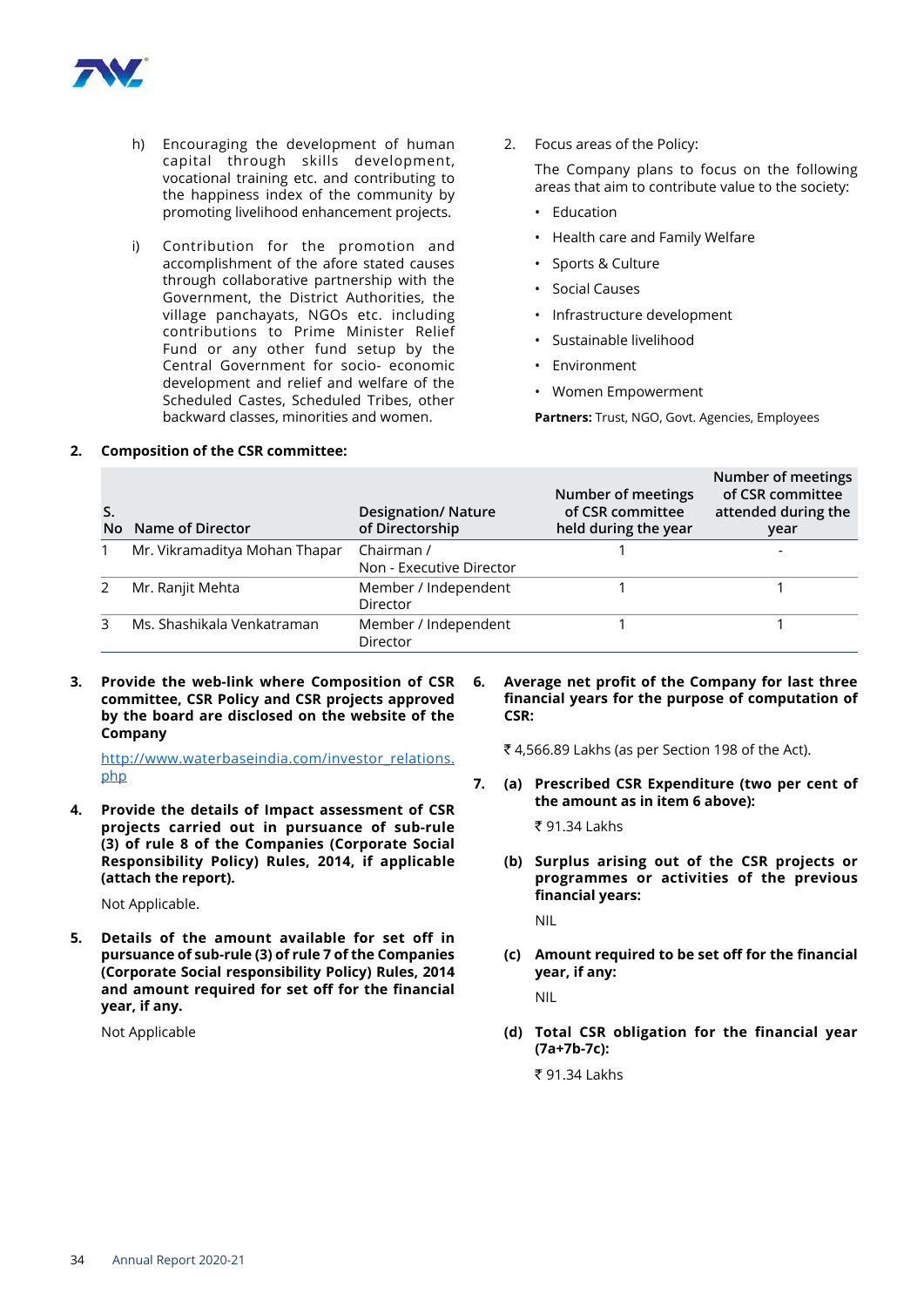|                         | Spent for the Financial Year                                                                                          | CSR Account as per section 135(6).           |                         |                |                         | as per second proviso to section 135(5). |                                  |          |                                                            |
|-------------------------|-----------------------------------------------------------------------------------------------------------------------|----------------------------------------------|-------------------------|----------------|-------------------------|------------------------------------------|----------------------------------|----------|------------------------------------------------------------|
|                         | $(in \bar{x}$ Lakhs)                                                                                                  | Amount.                                      | Date of transfer        |                | Name of the Fund        |                                          | Amount.                          |          | Date of transfer                                           |
| 91.34                   |                                                                                                                       | $\equiv$                                     | 言                       |                | $\equiv$                |                                          | $\equiv$                         |          | $\equiv$                                                   |
| ê                       | Details of CSR amount spent against ongoing projects for the financial year:                                          |                                              |                         |                |                         |                                          |                                  |          |                                                            |
|                         | Not Applicable                                                                                                        |                                              |                         |                |                         |                                          |                                  |          |                                                            |
| $\widehat{\mathbf{c}}$  | Details of CSR amount spent against other than ongoing projects for the financial year:                               |                                              |                         |                |                         |                                          |                                  |          |                                                            |
| $\overline{ }$          | $\mathbf 2$                                                                                                           | $\boldsymbol{\mathsf{m}}$                    | 4                       | LN,            |                         | $\circ$                                  | $\overline{ }$                   | $\infty$ |                                                            |
|                         |                                                                                                                       | activities in<br>e list of<br>Item from<br>£ |                         |                | Location of the project | Amount                                   | implemen-<br>Mode of<br>tation - |          | Mode of Implemantation<br>- Through Implementing<br>Agency |
| $\frac{1}{2}$<br>vi     | Name of the Project                                                                                                   | Schedule VII<br>the Act<br><b>C</b>          | Local area<br>(Yes /No) | State          | <b>District</b>         | the Project<br>spent for                 | (Yes/No)<br><b>Direct</b>        | Name     | <b>CSR Registration</b><br>Number                          |
|                         | Kashvi Learning Centre (KLC)                                                                                          | $\coloneqq$                                  | $\frac{1}{2}$           | Maharashtra    | Mumba                   | 15,93,932                                | $\frac{1}{2}$                    |          |                                                            |
| $\sim$                  | Kashvi Learning Centre (KLC)                                                                                          | $=$                                          | $\frac{1}{2}$           | Jharkhand      | Ranchi                  | 44,17,542                                | $\frac{1}{2}$                    | KCTGT    |                                                            |
| $\omega$                | Promotion of Sports (Indian Track Foundation)                                                                         | $\ddot{\bar{z}}$                             | $\frac{1}{2}$           |                | PAN India               | 14,12,416                                | $\frac{1}{2}$                    | KCTGT    |                                                            |
| 4                       | Promotion of Sports (Varun Kapur)                                                                                     | $\ddot{5}$                                   | $\frac{1}{2}$           |                | PAN India               | 3,00,000                                 | $\frac{1}{2}$                    | KCTGT    |                                                            |
| S                       | Divya Chaya Trust                                                                                                     | and iii<br>$\equiv$                          | $\frac{1}{2}$           | $\tilde{z}$    | Mathura                 | 3,00,000                                 | $\frac{1}{2}$                    | KCTGT    | CSR00006824                                                |
| $\circ$                 | Covid Relief Fund - Community Support                                                                                 | $\ddot{\bar{z}}$                             | Yes                     | दे             | Nellore                 | 1,64,120                                 | $\frac{1}{2}$                    | KCTGT    |                                                            |
| $\overline{ }$          | Covid Relief Fund - PM Care Relief Fund                                                                               | $\ddot{\bar{z}}$                             | Yes                     | $\leq$         | Chennai                 | 5,00,000                                 | $\frac{1}{2}$                    | KCTGT    |                                                            |
| $\infty$                | Covid Relief Fund - Office of District Collector's<br>Office Nellore                                                  | 泻                                            | Yes                     | $\overline{A}$ | Nellore                 | 4,46,304                                 | $\frac{1}{2}$                    | KCTGT    |                                                            |
|                         | TOTAL (A+B)                                                                                                           |                                              |                         |                |                         | 91,33,774                                |                                  |          |                                                            |
| $\widehat{\mathbf{c}}$  | Amount spent in Administrative Overheads: NIL                                                                         |                                              |                         |                |                         |                                          |                                  |          |                                                            |
| $\widehat{\mathbf{e}}$  | Amount spent on Impact Assessment, if applicable:                                                                     | $\equiv$                                     |                         |                |                         |                                          |                                  |          |                                                            |
| $\boldsymbol{\epsilon}$ | Total amount spent for the Financial Year (8b+8c+8d+8e): ₹91.34 Lakhs                                                 |                                              |                         |                |                         |                                          |                                  |          |                                                            |
| $\mathbf{\widehat{g}}$  | Excess amount for set off, if any: NIL                                                                                |                                              |                         |                |                         |                                          |                                  |          |                                                            |
|                         |                                                                                                                       |                                              |                         |                |                         |                                          |                                  |          | Amount                                                     |
|                         | Particulars<br>S. No                                                                                                  |                                              |                         |                |                         |                                          |                                  |          | (in Lakhs)                                                 |
|                         | Two percent of average net profit of the Company as per section 135(5)                                                |                                              |                         |                |                         |                                          |                                  |          | ₹91.34                                                     |
|                         | Total amount spent for the Financial Year<br>$\equiv$                                                                 |                                              |                         |                |                         |                                          |                                  |          | 91.34<br>₩                                                 |
|                         | Excess amount spent for the financial year [(ii)-(i)]<br>$\equiv$                                                     |                                              |                         |                |                         |                                          |                                  |          | $\overline{\Xi}$                                           |
|                         | Surplus arising out of the CSR projects or programmes or activities of the previous financial years, if any<br>$\geq$ |                                              |                         |                |                         |                                          |                                  |          | $\bar{\bar{z}}$                                            |
|                         | Amount available for set off in succeeding financial years [(iii)-(iv)]<br>$\, > \,$                                  |                                              |                         |                |                         |                                          |                                  |          | 巨                                                          |
|                         |                                                                                                                       |                                              |                         |                |                         |                                          |                                  |          |                                                            |

**Amount Unspent (in** ` Lakhs**)**

Amount Unspent (in ₹ Lakhs)

**Amount transferred to any fund specified under Schedule VII**

Amount transferred to any fund specified under Schedule VII

**Total Amount transferred to Unspent** 

Total Amount transferred to Unspent

**Total Amount** 

**Total Amount**